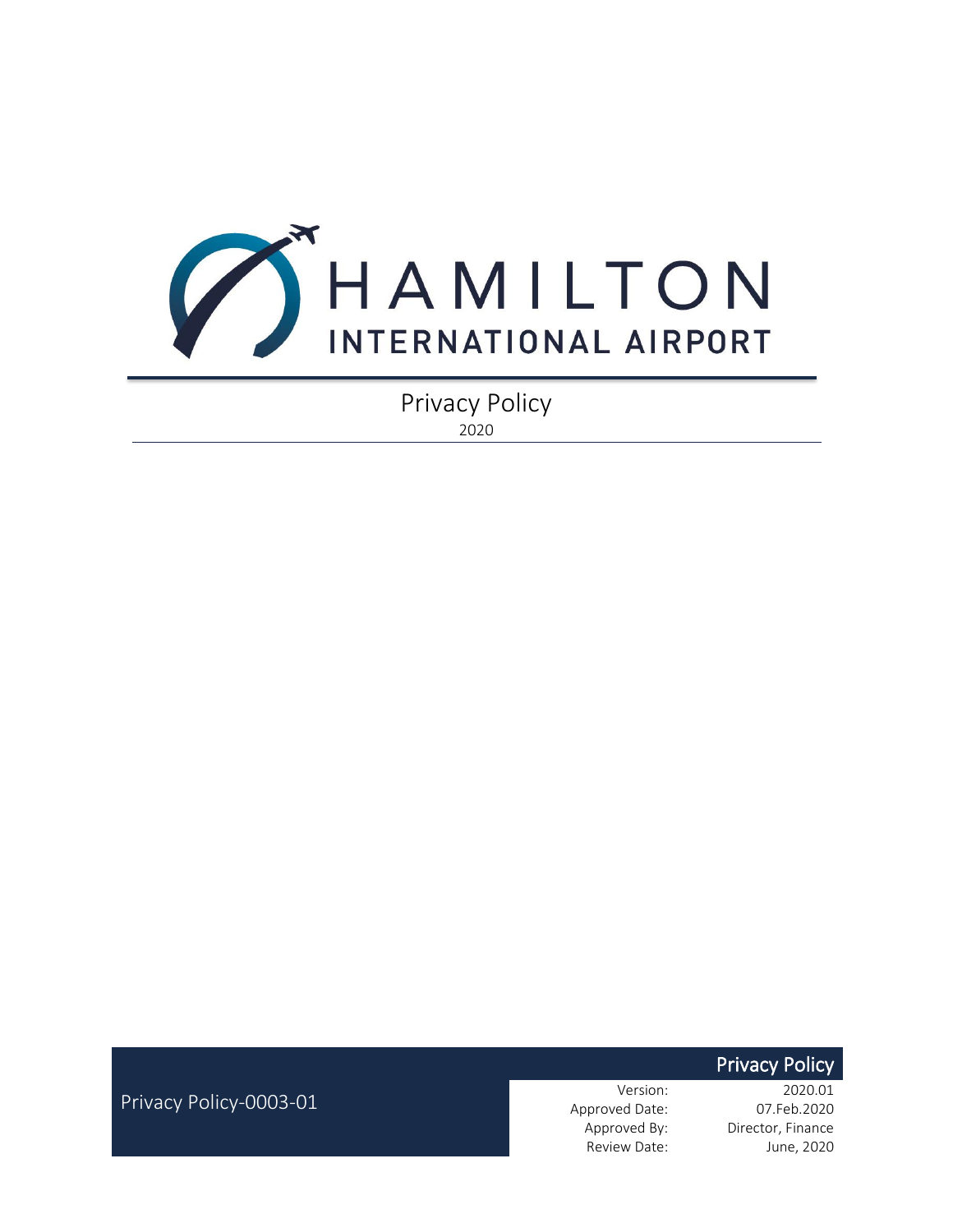## Contents

| 4 <sub>1</sub> |  |
|----------------|--|
| 5.             |  |
| 6.             |  |
|                |  |
| 8.             |  |
| 9.             |  |
|                |  |
|                |  |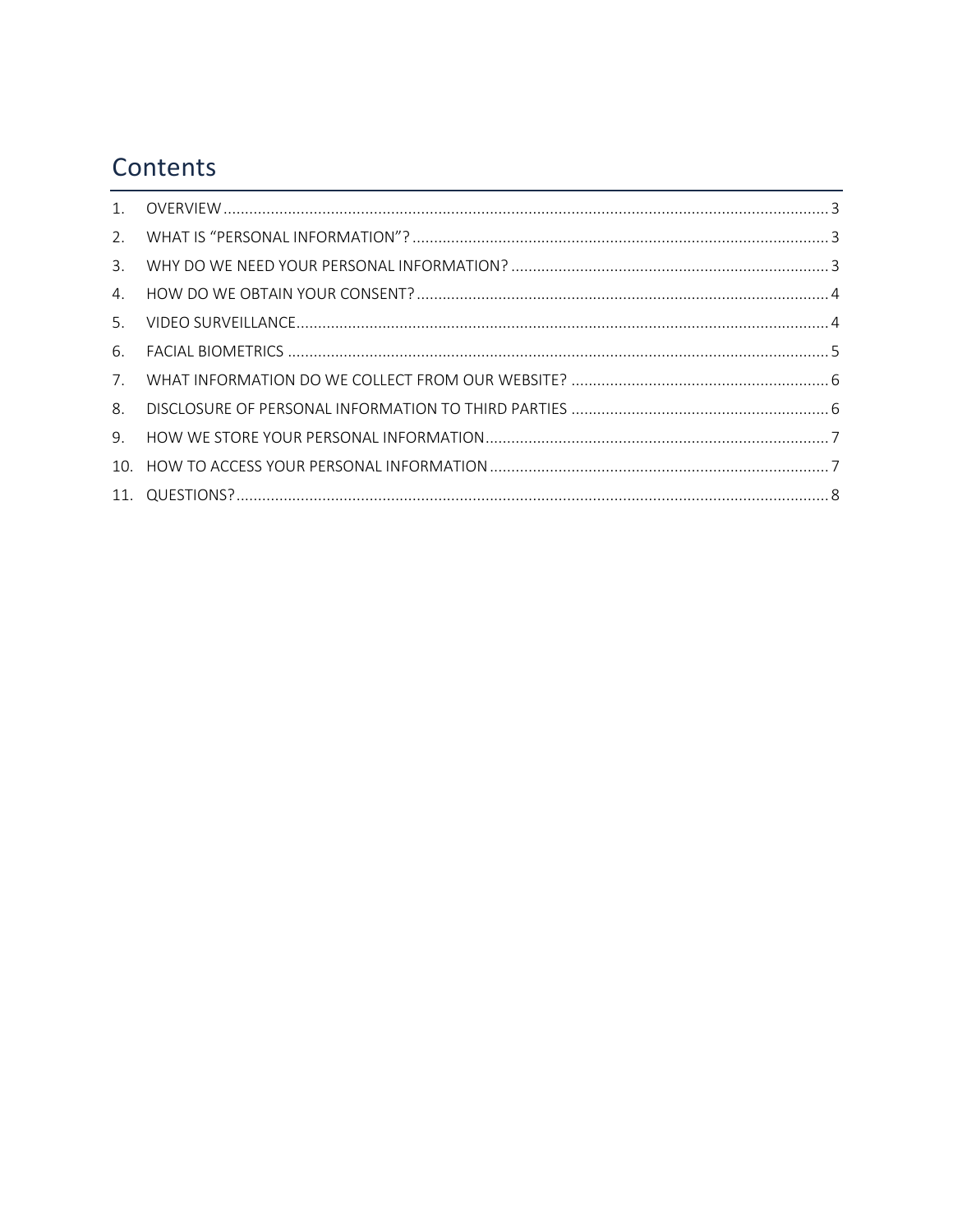## <span id="page-2-0"></span>1. OVERVIEW

Hamilton International Airport is committed to protecting the privacy of individuals. In order to provide you with a safe, secure and innovative customer experience, we sometimes need to collect, use and disclose your personal information.

What does this Policy do? It describes how and why Hamilton International collects and uses our visitors' personal information and what we do with that information.

Who does this Policy apply to? Anyone who uses Hamilton Intnernational's services or facilities, including our website [\(www.flyhamilton.ca\)](file:///C:/Users/CAwalt/AppData/Local/Microsoft/Windows/INetCache/Content.Outlook/OM0X8YAM/www.flyhamilton.ca), as well as visitors to Hamilton International, such as passengers, customers, Airport employees, contractors, subcontractors or vendors. From time to time, Hamilton International Airport will disclose personal information to third parties in accordance with this privacy statement or as permitted or required by applicable law.

### <span id="page-2-1"></span>2. WHAT IS "PERSONAL INFORMATION"?

"Personal information" is any information about an identifiable individual. Examples include:

- Name, date of birth and contact information
- Identification numbers (e.g. passport info)
- Financial information (e.g. credit card number, bank account details)
- Health information (e.g. accommodation needs)
- Video surveillance images

### <span id="page-2-2"></span>3. WHY DO WE NEED YOUR PERSONAL INFORMATION?

You likely disclose personal information in your everyday life, whether it's paying for parking with a credit card or providing your email address to subscribe to online newsletters. The same goes for your experiences at Hamilton International. During your various interactions with us, we collect your personal information to ensure your safety and security during your time at Hamilton International and to provide you with a an innovative customer experience. Common examples where personal information may be collected include:

- Development, improvement and delivery of services
- Monitoring safety and security of airport operations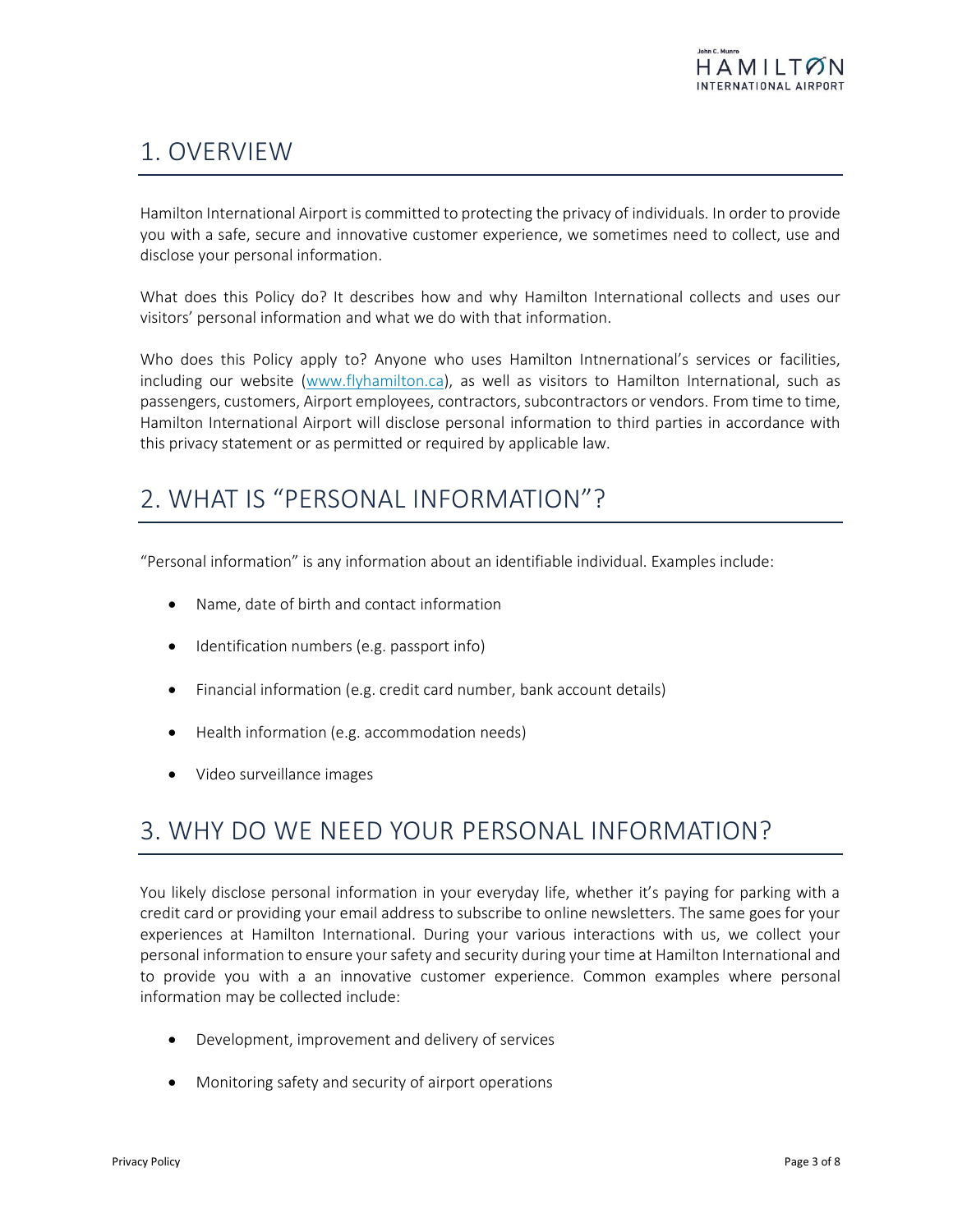- Processing payment for the use of our services and facilities
- Compliance with legal and regulatory requirements
- Understanding and responding to customer comments and legal matters
- Identification and direct marketing purposes

If we need to collect your personal information, we endeavour to only collect the information required for that specific purpose. Where possible, we will notify you at the time of collection, tell you why we need it and what we plan to use it for.

#### <span id="page-3-0"></span>4. HOW DO WE OBTAIN YOUR CONSENT?

When you provide Hamilton International with your personal information, you consent to us using it as set out in this Policy, and as may be further explained at the time of collection. Sometimes you will be asked to give your express consent, such as checking a box to indicate your consent. Other times, your consent may be implied when we can reasonably conclude that you have given consent by your actions. For instance, when you use Hamilton International services or facilities, we view your use as implying your consent for us to collect, use, and disclose your personal information for the purposes set out in this Policy.

If you provide us with another person's personal information, we assume that you have already obtained that person's consent to our collecting, using and disclosing their personal information in accordance with this Policy.

You may refuse or withdraw consent at any time on reasonable notice to Hamilton International except where prohibited by law or contract. Please note that if you refuse or withdraw your consent, we may be prevented from providing you with certain services or facility access that require your consent.

If you would like to refuse or withdraw your consent, please contact [info@flyhamilton.ca.](mailto:info@flyhamilton.ca) We will explain your options so you can make an informed decision.

#### <span id="page-3-1"></span>5. VIDEO SURVEILLANCE

What is "Video Surveillance"? Capturing images or videos by closed-circuit television systems (CCTV) which record and store information about the movements of people in and around Hamilton International.

Since we cannot be everywhere at all times, we ensure the safe and efficient operation of Hamilton International by using 24-hour video surveillance throughout the Airport and the surrounding area. We maintain, collect and use video surveillance to:

• Monitor the safety and security of people and ensure compliance with regulatory requirements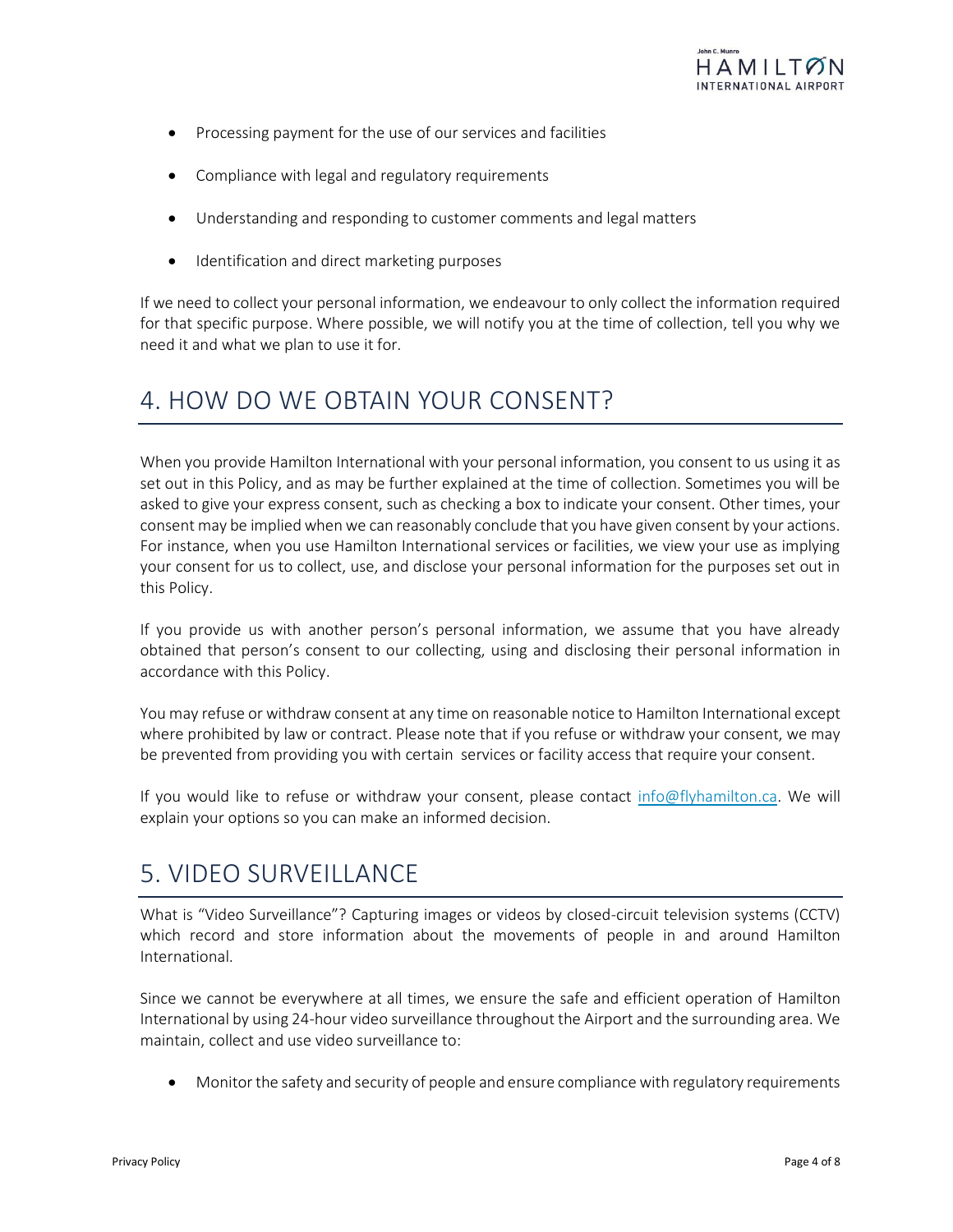

- Protect Hamilton International property and the property of our employees, passengers, contractors, business partners and visitors to Hamilton International
- Monitor airport operations and improve Hamilton International services and facilities

Can I refuse to consent to video surveillance? If you visit Hamilton International, you cannot refuse to consent to video surveillance. Hamilton International is under video surveillance at all times for security and other purposes. When you visit any of our premises, including our parking lots and outside areas, you will be recorded and any video surveillance data may be collected, used and disclosed in accordance with this Policy.

What does Hamilton International do with recorded video surveillance? We treat your right to privacy very seriously and only use or disclose video surveillance to ensure safe and secure operations at Hamilton International, where we are required by law, or with the consent of the individual who has been recorded.

We take steps to ensure that video surveillance is protected against risks like loss, theft, unauthorized access, disclosure, copying, use, modification, or premature destruction. We do this with various safeguards, including physical, administrative, and electronic security measures.

Video surveillance footage is stored in a secure location that can only be accessed by authorized personnel, or with the consent of our Privacy Officer. Any unauthorized access to video surveillance footage must be reported to [info@flyhamilton.ca.](mailto:info@flyhamilton.ca)

### <span id="page-4-0"></span>6. FACIAL BIOMETRICS

Currently the Airport is completing a pilot project by capturing and processing facial biometrics. Facial biometrics are made by capturing images of your face and taking measurements to create a numeric template that is unique only to you. This template is used to measure your journey as you progress through the Airport and ensure that Queue are being managed appropriately and efficiently. Hamilton International does not collect any other personal information in support of this processing tool and therefore will not utilize the collected image data beyond the purpose with which it was collected. The facial biometric will be deleted 65 minutes after creation. Once the biometric data is deleted only the anonymous journey transaction data (entry and exit location and time stamps) are retained for 30 days for reporting purposes. It is a stand-alone system used only to measure and better understand a passenger's journey through the Airport, and cannot be used to prove the personal identity of any passengers.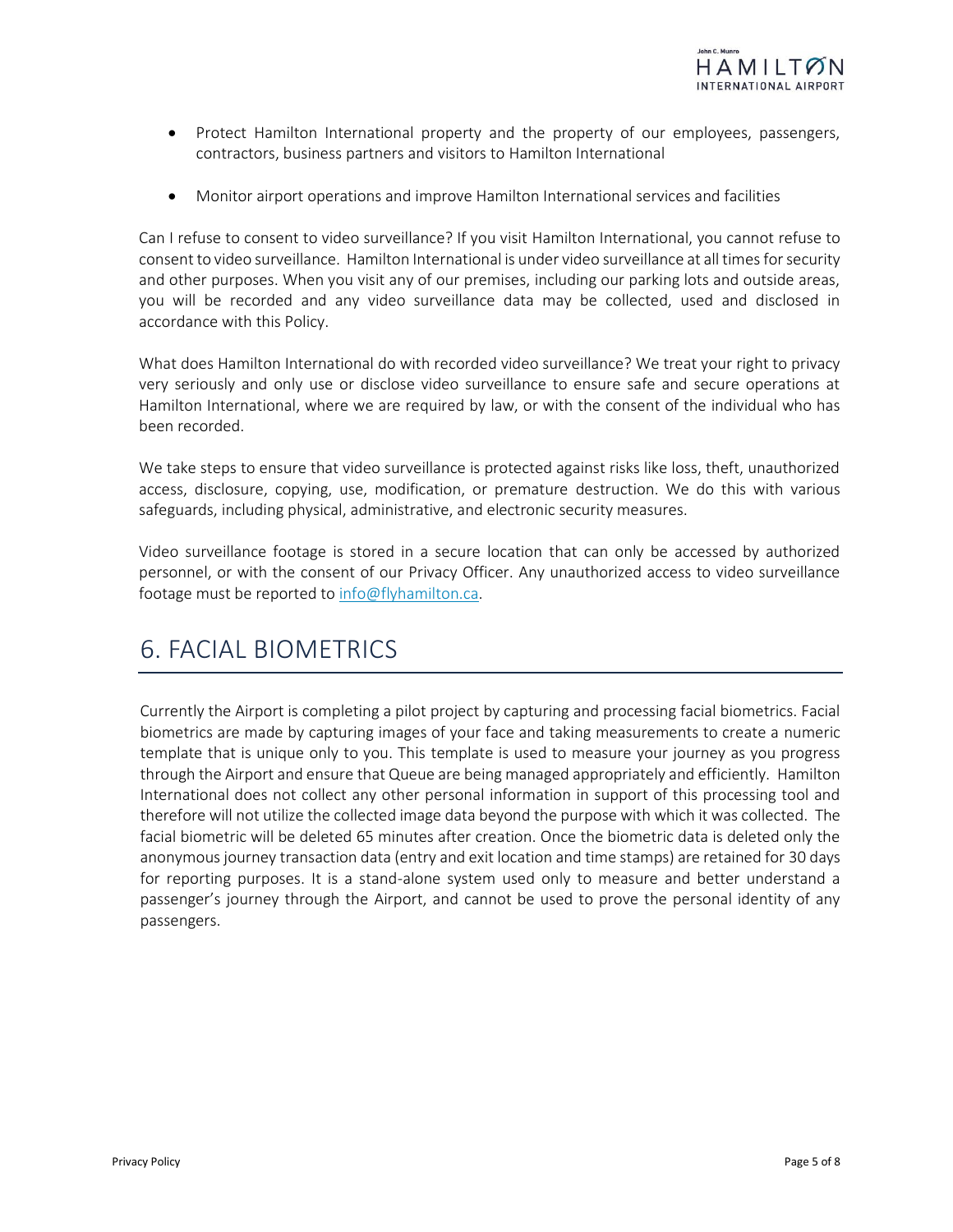# <span id="page-5-0"></span>7. WHAT INFORMATION DO WE COLLECT FROM OUR WEBSITE?

When you visit our website flyhamilton.ca we automatically collect information that does not identify you personally, but tells us other things about you: your location, preferences, electronic device, as well as details from your visit to our website, like the type of web browser you use and the content you accessed or downloaded.

Hamilton International uses this non-personal information for system administration purposes such as analyzing trends, administering our website, tracking user movements, and gathering demographic information for internal use, like statistical analysis, website improvement and improving user experience. We may disclose this type of non-personal information to third parties, like our consultants, and we may permanently archive it for future use. If this non-personal information is combined with your personal information, then we treat it all as personal information.

What are "cookies" and does Hamilton International use them? Cookies are data files sent to your browser and stored on your hard-drive when you visit certain websites. Cookies help to enhance your experience by customizing content based on your activities on a website. We use "per session" cookies to track your usage on our website during your current visit only and the cookies are deleted once you exit the site.

Hamilton International Airport is interested in any comments, concerns or general thoughts you may have in regards to its services. Our goal is to generate an open discussion that is constructive, informative, engaging and is centered around the airport. We will never censor comments based on political or ideological point of view; however, comments that are abusive, off-topic, use excessive foul language, or include hominem attacks will not be posted.

# <span id="page-5-1"></span>8. DISCLOSURE OF PERSONAL INFORMATION TO THIRD PARTIES

Third parties are individuals or organizations other than Hamilton International and yourself. This includes, but not limited to, government agencies and security contractors. Sometimes, we need to disclose your personal information to third parties for regulatory rqeuirements, to facilitate services or ensure the security of our property.

When we disclose personal information to a third party, Hamilton International will make reasonable efforts to ensure that the third party has appropriate security procedures in place to protect the personal information it receives.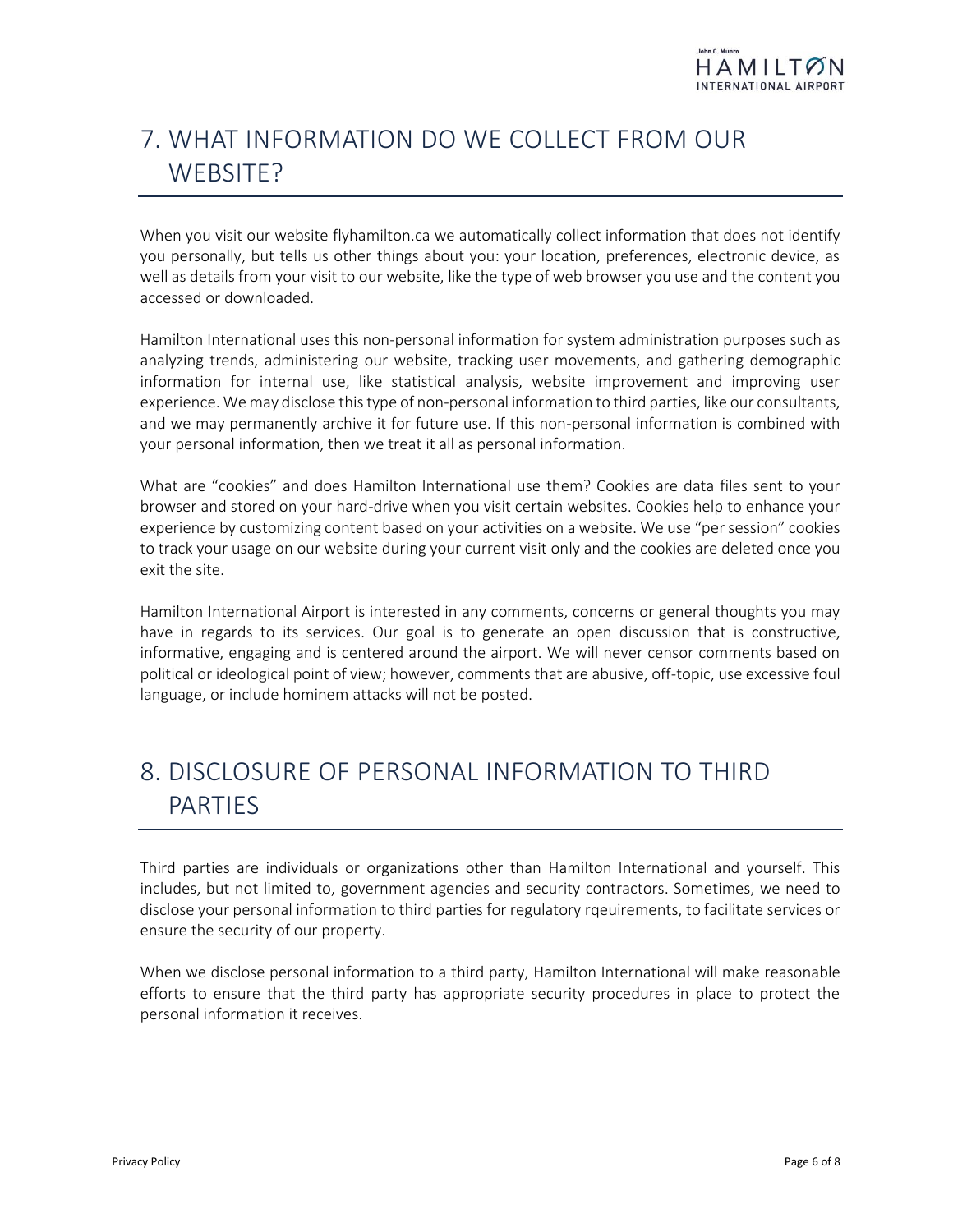### <span id="page-6-0"></span>9. HOW WE STORE YOUR PERSONAL INFORMATION

We endeavor to retain your personal information for as long as it is needed for the purposes it was collected. Personal information used to make a decision that directly affects an individual, including whether to hire the individual as an employee, will be retained in accordance with the Airport's Data Retention and Destruction Policy.

We store and process your personal information in secured locations. If we use third party service providers (for example, web hosting providers and/or payment processers) or disclose your information to third parties, we take all reasonable steps to ensure that the third party uses your personal information in accordance with this Policy and has safeguards in place for the secure storage of your personal information.

Please note that your personal information may be transferred outside of Canada as a result of compliance with laws or use of third party servers. Once outside of Canada, it becomes subject to the laws of the foreign jurisdiction, which laws may or may not be different from Canadian laws.

We know how important it is to keep your personal information secure. We use physical, administrative and technological measures to protect personal information in accordance with the sensitivity of the information. Safeguards include locked file cabinets, secure servers and limiting access to only those individuals required.

### <span id="page-6-1"></span>10. HOW TO ACCESS YOUR PERSONAL INFORMATION

All visitors have the right to access their personal information from Hamilton International, including:

- identification of personal information under our control
- information about how we have used or may use personal information
- the names of anyone to whom your personal information has been disclosed

With respect to video surveillance, we reserve the right to refuse disclosure requests if doing so will compromise Airport security or breach the privacy rights of other individuals.

In addition to the reasons listed above, we reserve the right to require that video surveillance be viewed in the presence of Hamilton International staff and that no copies are provided. Depending on the circumstances, we may also require that anyone receiving a copy of video surveillance sign a nondisclosure agreement or other contract that limits what may be done with respect to the footage.

In certain exceptional situations, we may not be able to provide access to certain personal information that we hold about a visitor, and we will notify the requesting visitor of the reasons for the refusal.

Please make written requests to John C. Munro Hamilton International Airport, 9300 Airport Road, Suite 2206 Mount Hope, Ontario L0R 1W0